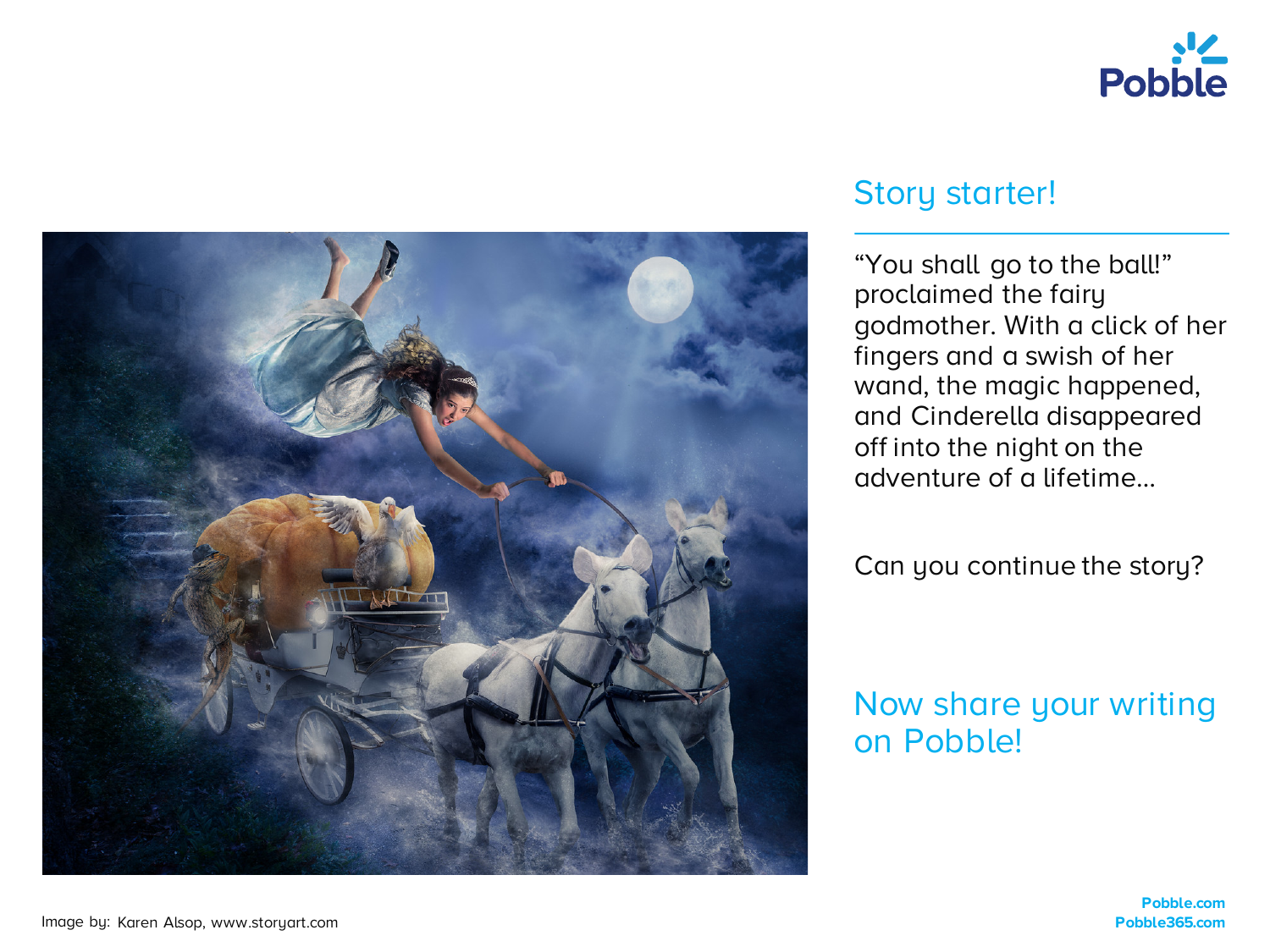



#### Question time!

What different animals can you see in the picture?

Is everything in the picture as you remember from the real Cinderella story?

Where is Cinderella going?

How do you think she is feeling?

Now share your writing on Pobble!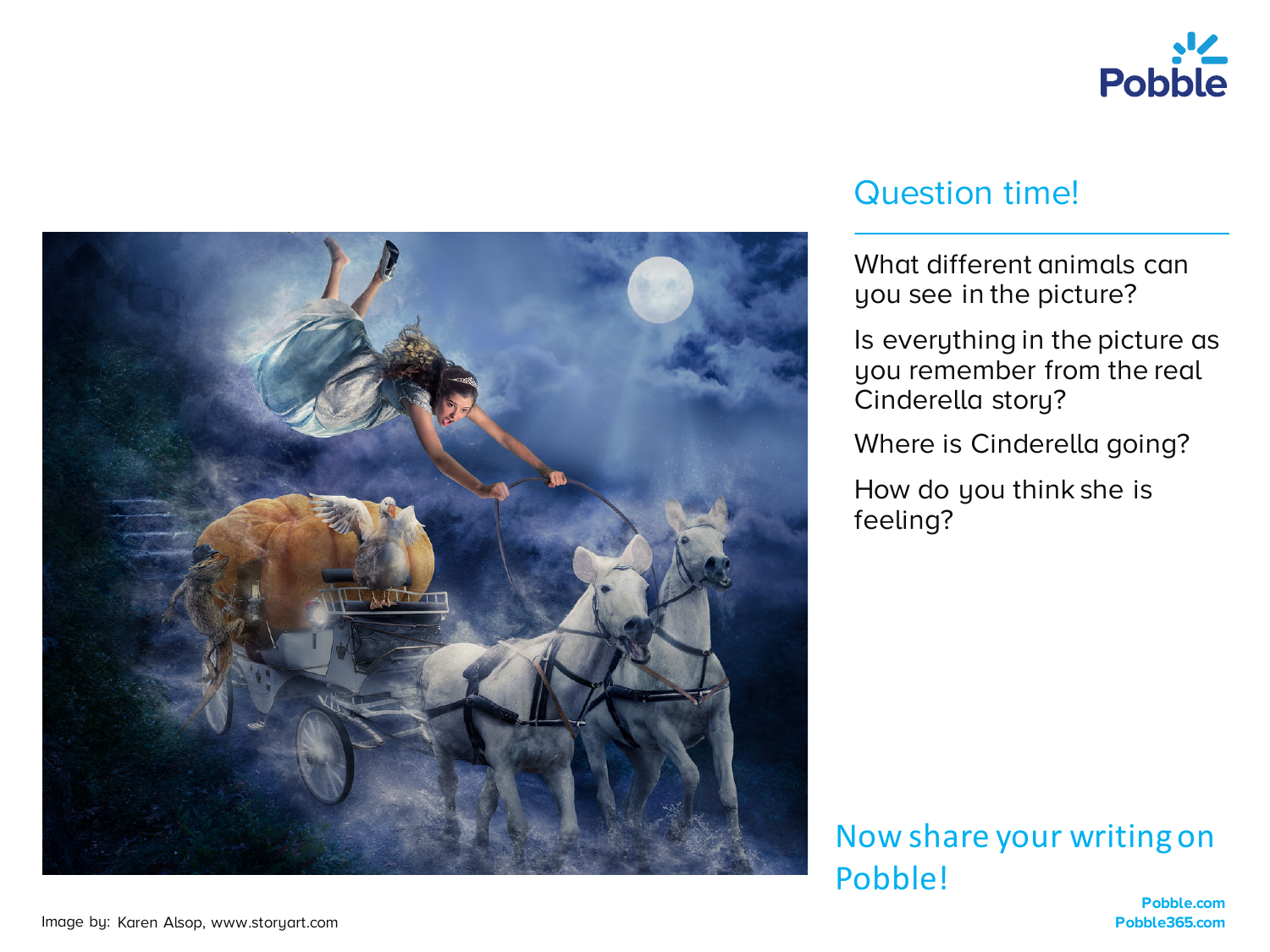



# Sentence challenge!

Can you describe the scene in the picture? Try to use onomatopoeia in your description.

E.g. The horses' hooves **clip-clopped** on the gravel path, as Cinderella **whooshed** through the air. The wheels of the coach **crunched** on the stony ground.

#### **Pobble.com** Image by: **Pobble365.com** Karen Alsop, www.storyart.com Now share your writing on Pobble!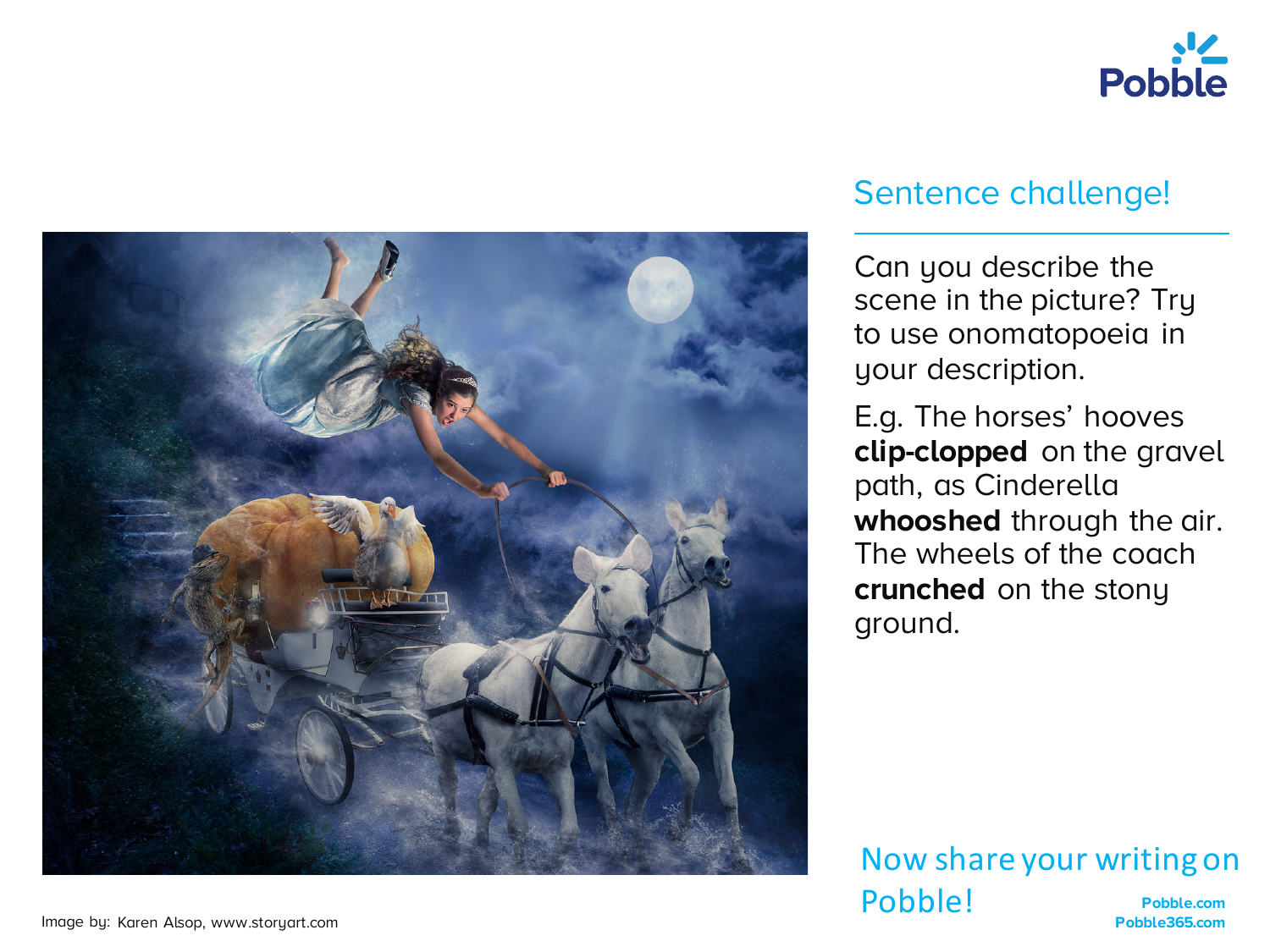



#### Sick sentences!

These sentences are 'sick' and need help to get better. Can you help?

! **The horses ran through the night. On top of the coach sat a big pumpkin a goose and a lizard. Cinderella held on.**

**Pobble.com** Image by: **Pobble365.com** Karen Alsop, www.storyart.com Now share your writing on Pobble!